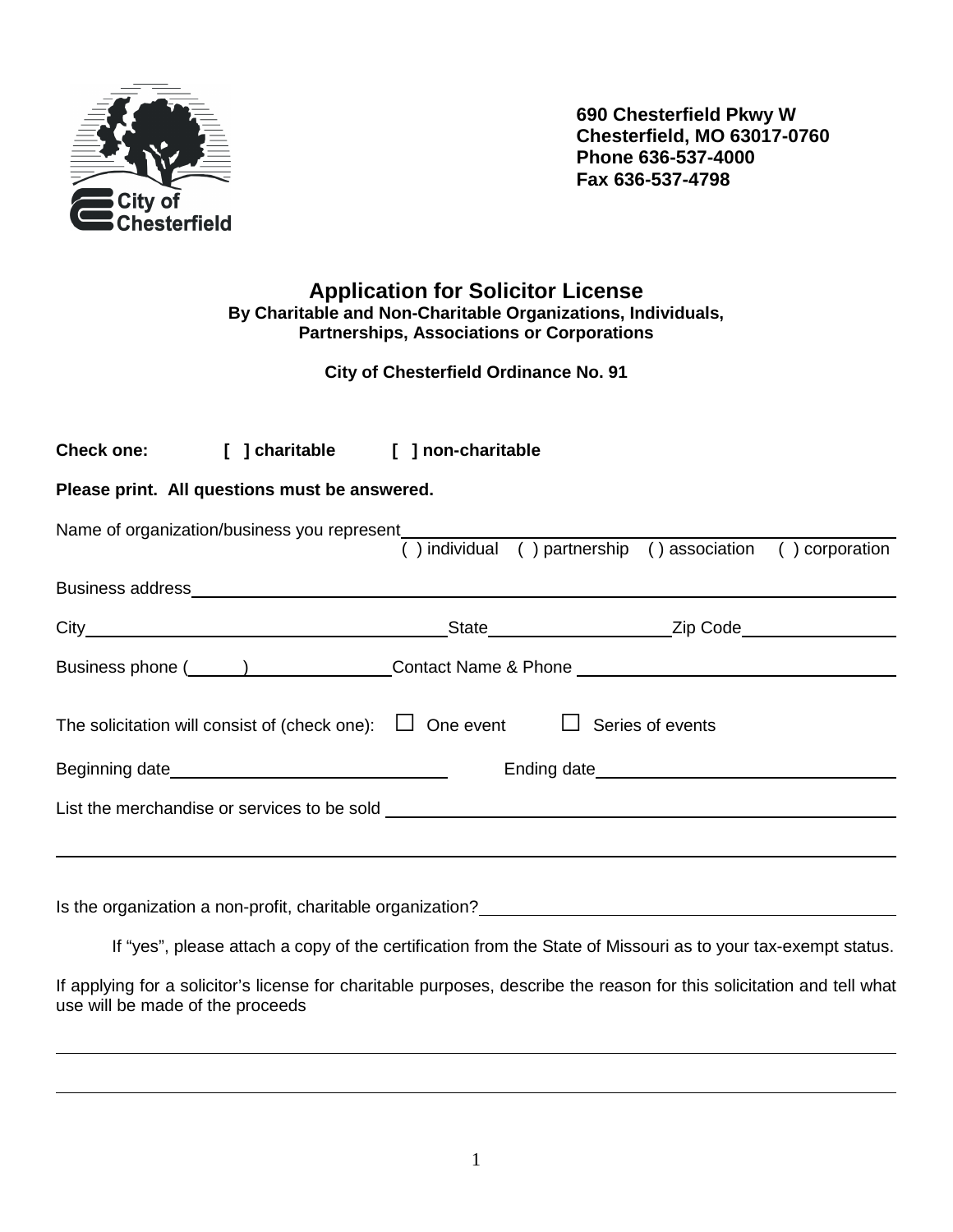## **Application for Solicitor License**

Personal Pedigree Information must be supplied for each individual who will be soliciting door-todoor. All sections must be completed or the application will be denied.

| <b>Applicant Personal Pedigree Information</b>                                                                 |                                                                                                  |                                                                                                                                                                                                                                |
|----------------------------------------------------------------------------------------------------------------|--------------------------------------------------------------------------------------------------|--------------------------------------------------------------------------------------------------------------------------------------------------------------------------------------------------------------------------------|
|                                                                                                                |                                                                                                  |                                                                                                                                                                                                                                |
|                                                                                                                |                                                                                                  | Date of Birth: / /                                                                                                                                                                                                             |
|                                                                                                                |                                                                                                  |                                                                                                                                                                                                                                |
|                                                                                                                |                                                                                                  | State:                                                                                                                                                                                                                         |
|                                                                                                                |                                                                                                  |                                                                                                                                                                                                                                |
|                                                                                                                |                                                                                                  |                                                                                                                                                                                                                                |
|                                                                                                                |                                                                                                  |                                                                                                                                                                                                                                |
|                                                                                                                |                                                                                                  |                                                                                                                                                                                                                                |
|                                                                                                                |                                                                                                  |                                                                                                                                                                                                                                |
|                                                                                                                | <b>Additional Solicitor Personal Pedigree Information</b>                                        |                                                                                                                                                                                                                                |
| Race: 2008. 2009. 2010. 2010. 2010. 2010. 2010. 2011. 2012. 2012. 2012. 2012. 2014. 2014. 2014. 2014. 2014. 20 | Last Name: Middle Initial: Manne: Manne: Middle Initial: Middle Initial: Middle Initial:<br>Sex: | Date of Birth: / / /                                                                                                                                                                                                           |
|                                                                                                                |                                                                                                  |                                                                                                                                                                                                                                |
|                                                                                                                |                                                                                                  | State: <u>_________________________________</u>                                                                                                                                                                                |
|                                                                                                                | Current Permanent Address:<br><u>Current Permanent Address:</u>                                  |                                                                                                                                                                                                                                |
|                                                                                                                |                                                                                                  | State: State: State: State: State: State: State: State: State: State: State: State: State: State: State: State: State: State: State: State: State: State: State: State: State: State: State: State: State: State: State: State |
|                                                                                                                |                                                                                                  |                                                                                                                                                                                                                                |

Use additional pages if necessary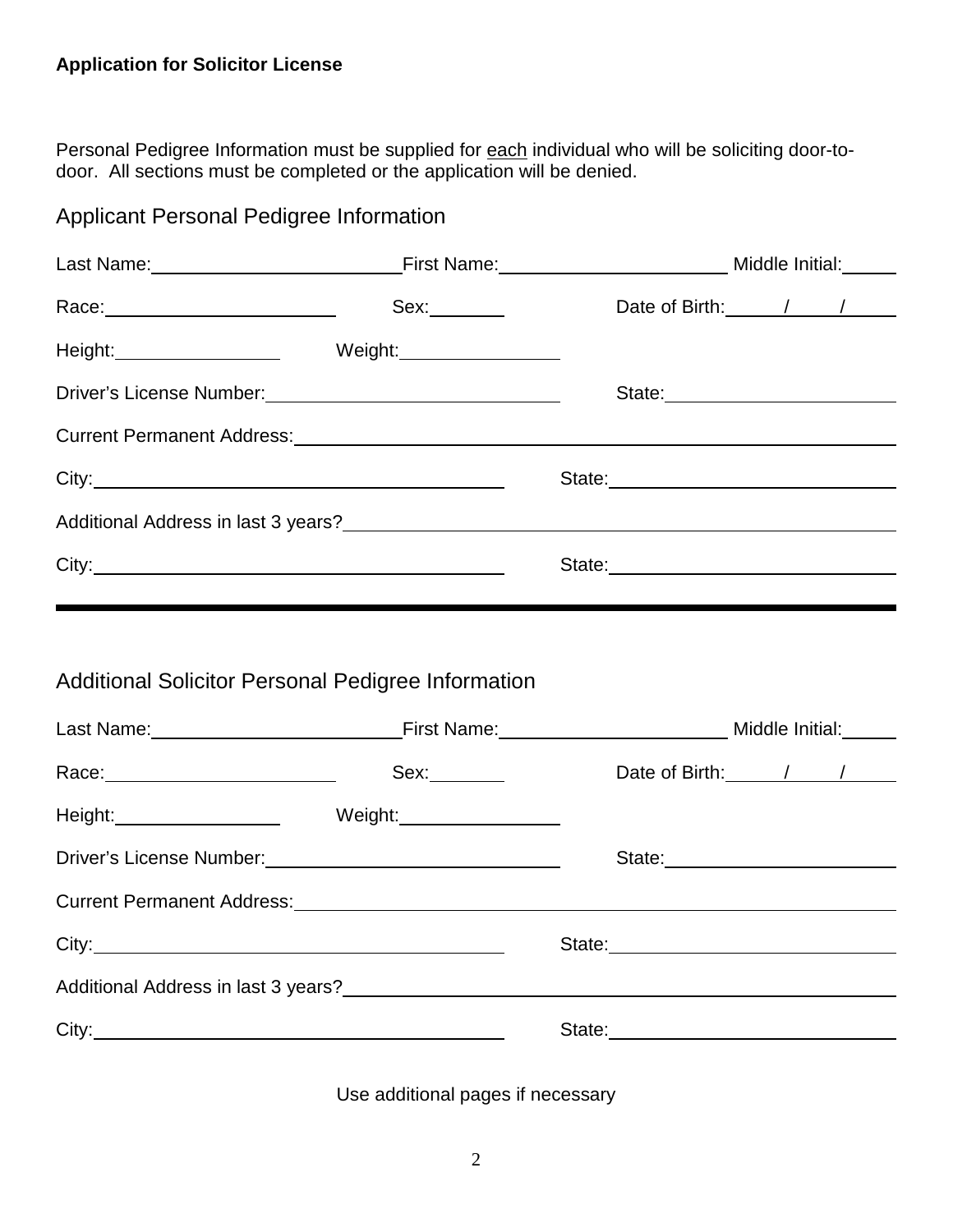| Additional Solicitor Personal Pedigree Information                                                                                                                                                                             |                                                                                                                             |
|--------------------------------------------------------------------------------------------------------------------------------------------------------------------------------------------------------------------------------|-----------------------------------------------------------------------------------------------------------------------------|
|                                                                                                                                                                                                                                | Last Name: Middle Initial: Manne: Manne: Middle Initial: Middle Initial: Museum Middle Initial: Museum Middle               |
| Race: 2008 2010 2021 2022 2023 2024 2022 2022 2023 2024 2022 2023 2024 2022 2023 2024 2025 2026 2027 2028 2022                                                                                                                 | Date of Birth: 1 / /                                                                                                        |
| Height: Meight: Neight: Neight: Neight: Neight: Neight: Neight: Neight: Neight: Neight: Neight: Neight: Neight: Neight: Neight: Neight: Neight: Neight: Neight: Neight: Neight: Neight: Neight: Neight: Neight: Neight: Neight |                                                                                                                             |
|                                                                                                                                                                                                                                | State: <u>________________________</u>                                                                                      |
|                                                                                                                                                                                                                                |                                                                                                                             |
|                                                                                                                                                                                                                                | State: <u>with the state of the state of the state of</u>                                                                   |
|                                                                                                                                                                                                                                |                                                                                                                             |
|                                                                                                                                                                                                                                |                                                                                                                             |
|                                                                                                                                                                                                                                |                                                                                                                             |
|                                                                                                                                                                                                                                |                                                                                                                             |
|                                                                                                                                                                                                                                |                                                                                                                             |
| <b>Additional Solicitor Personal Pedigree Information</b>                                                                                                                                                                      |                                                                                                                             |
|                                                                                                                                                                                                                                | Last Name: Mome and Manual Communication of First Name: Microsoft Communication of Middle Initial: Middle Initial:          |
|                                                                                                                                                                                                                                | Date of Birth: / / /                                                                                                        |
| Height: Meight: Neight: Neight: Neight: Neight: Neight: Neight: Neight: Neight: Neight: Neight: Neight: Neight: Neight: Neight: Neight: Neight: Neight: Neight: Neight: Neight: Neight: Neight: Neight: Neight: Neight: Neight |                                                                                                                             |
|                                                                                                                                                                                                                                |                                                                                                                             |
|                                                                                                                                                                                                                                | Current Permanent Address:<br>Current Permanent Address:                                                                    |
|                                                                                                                                                                                                                                |                                                                                                                             |
|                                                                                                                                                                                                                                | Additional Address in last 3 years?<br><u> and the manufacture of the manufacture of the manufacture of the manufacture</u> |
|                                                                                                                                                                                                                                |                                                                                                                             |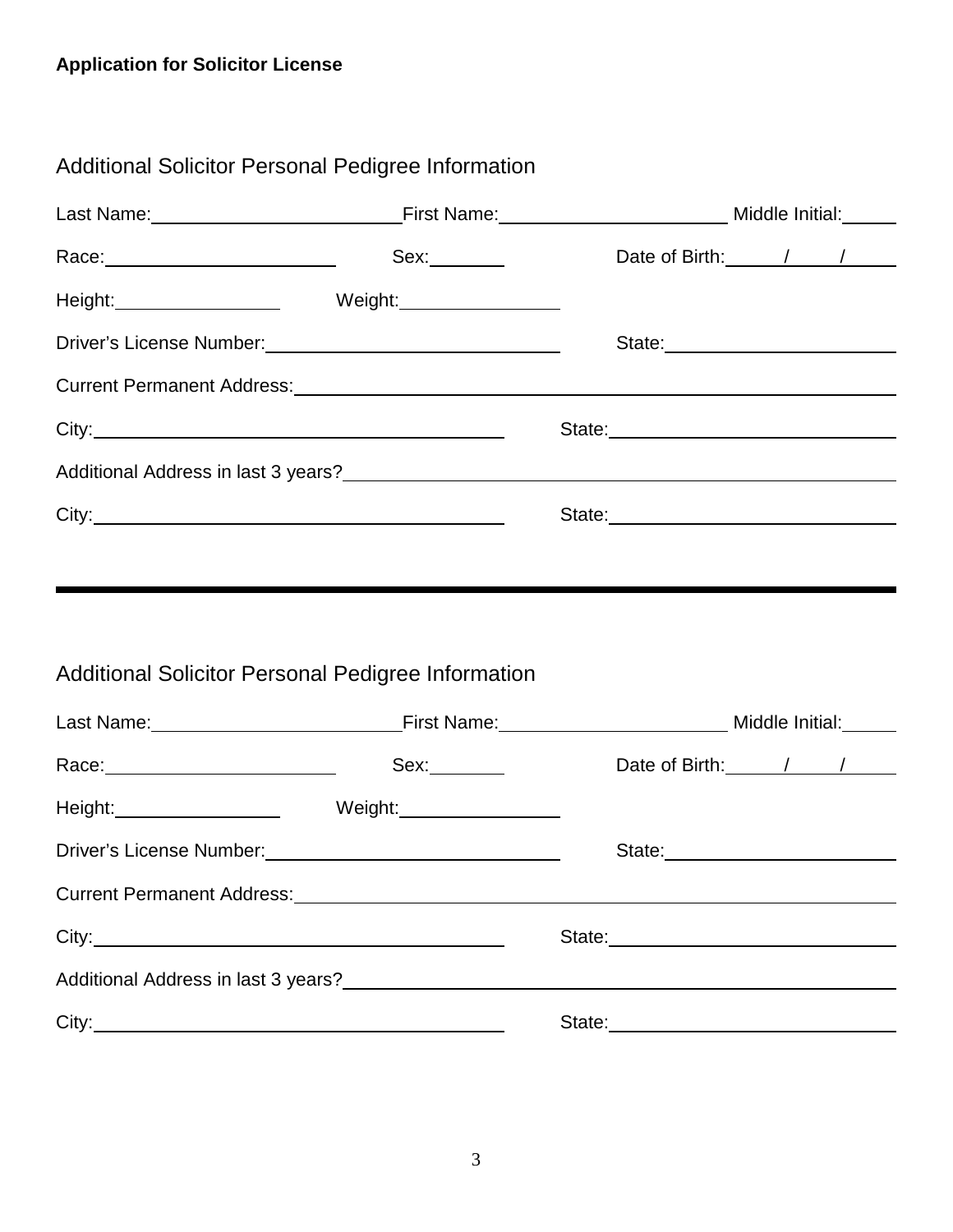## **Application for Solicitor License**

Local address of organization

L

 $\overline{\phantom{a}}$ 

 $\overline{a}$ 

L

 $\overline{a}$ 

 $\overline{a}$ 

Relationship between organization and applicant

List names & addresses of officers/partners of the organization

Date of previous application, if any solution of the state of previous application, if any solution

Explain how the solicitation will be conducted, giving details of what type of solicitation is proposed, who will be solicited, how they will be contacted, and the geographical areas where the solicitation is to be conducted.

Will a vehicle be used in the proposed solicitation?

If "yes", give make, model, year and color of each vehicle

Give the name and address of the person or organization in direct charge of conducting the solicitation

How many solicitors will be engaged? Noting the solid of the UVIII solicitors be paid?

Has a license issued by the City of Chesterfield ever been revoked or refused?

Has the applicant ever been convicted of any violations, including ordinance violations from the City of Chesterfield or any other municipality regulating peddling or solicitation?

If "yes", please explain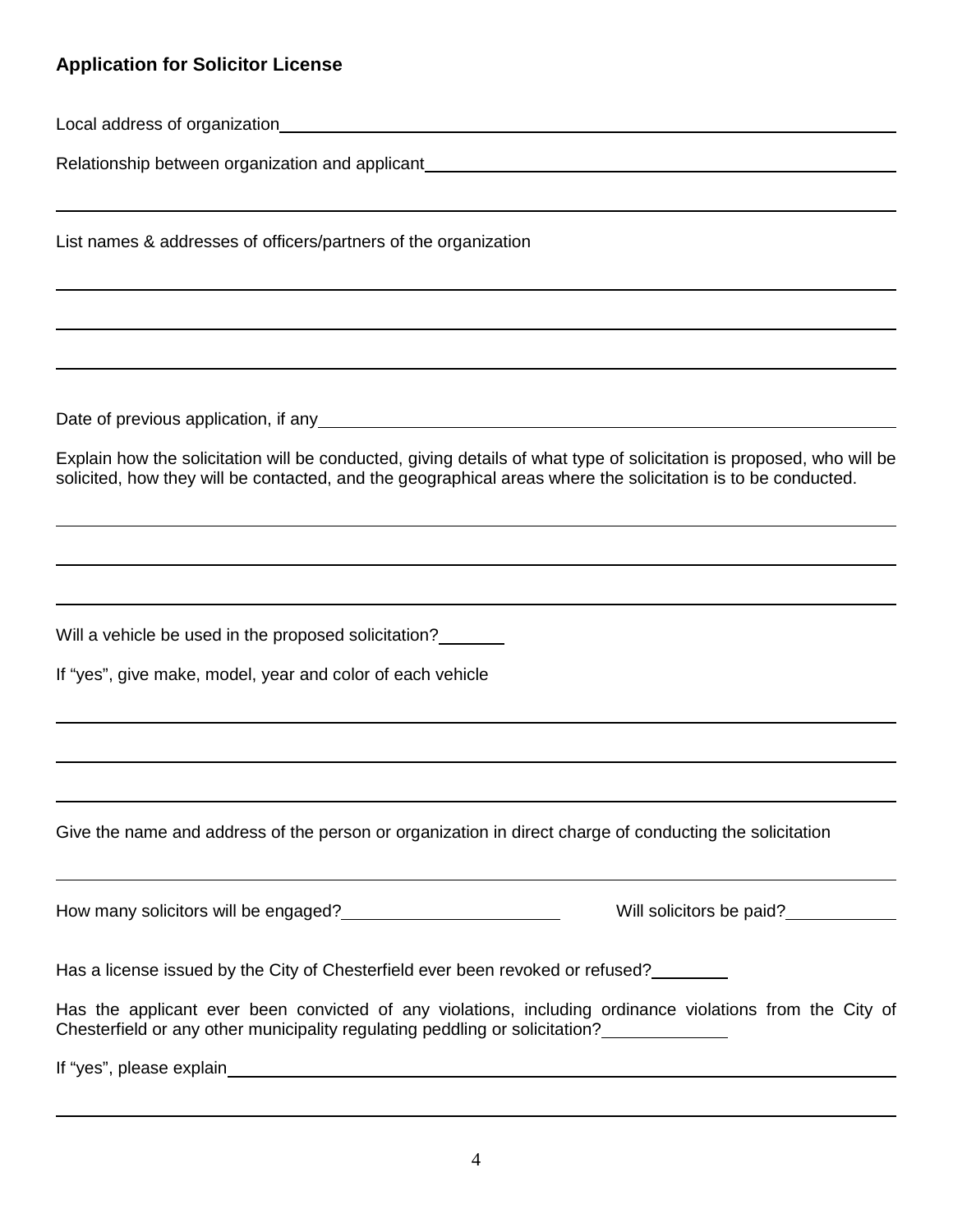## **Application for Solicitor License**

 $\overline{a}$ 

 $\overline{a}$ 

References: Give names, addresses, and telephone numbers of two individuals who may be contacted as references on the nature and character of this work.

- **No new names may be submitted to the City Clerk for processing with the application any later than the 7th day after the permit is issued.**
- **A solicitor license must be carried when soliciting or canvassing in the City, and must be available for examination upon request by any officer of the City or by any person being solicited.**
- **Solicitors may only solicit at the front door (main entrance) of a residence.**
- **Solicitors are prohibited from knocking on a door that has a "No Solicitors, No Peddlers" sticker affixed. Solicitors should not solicit any residences in subdivisions and/or condominium complexes that have posted a sign on their property that states no soliciting or peddling is allowed.**
- **Hours of solicitation are from 9 a.m. to 7 p.m. during the months of November, December, January, February and March. Hours of solicitation are from 9 a.m. to 8 p.m. during the months of April, May, June, July, August, September and October. There will be no solicitation on a state or national holiday.**

A copy of the Missouri State Retail Sales License must be attached to the application. If the applicant wishes to assert that he/she is not required under Missouri law to have such a license, he/she must provide proof that such a license is not required of him/her.

Every individual, partnership, association or corporation who sells, deals or offers for sale goods, wares, merchandise, articles of food, or soliciting funds in the City of Chesterfield shall procure from the City Clerk a license and shall pay a license fee of twenty-five (\$25.00) dollars per sales event (not to exceed twenty-eight (28) calendar days). A maximum of three (3) permits per year shall be issued to any person, firm or organization. Charitable organizations are exempt from fee.

It is understood that if the applicant has been convicted of a felony or a misdemeanor involving moral turpitude within the past seven (7) years or if any statement upon this application is false, the license will be denied.

It is understood that if a license is granted it must not be used or represented in any way as an endorsement by the City of Chesterfield.

I hereby authorize any law enforcement agency, former employer, state agency, institution, or private information bureau that has any record or knowledge of my motor vehicle operation history, or criminal history, to provide the City of Chesterfield such information.